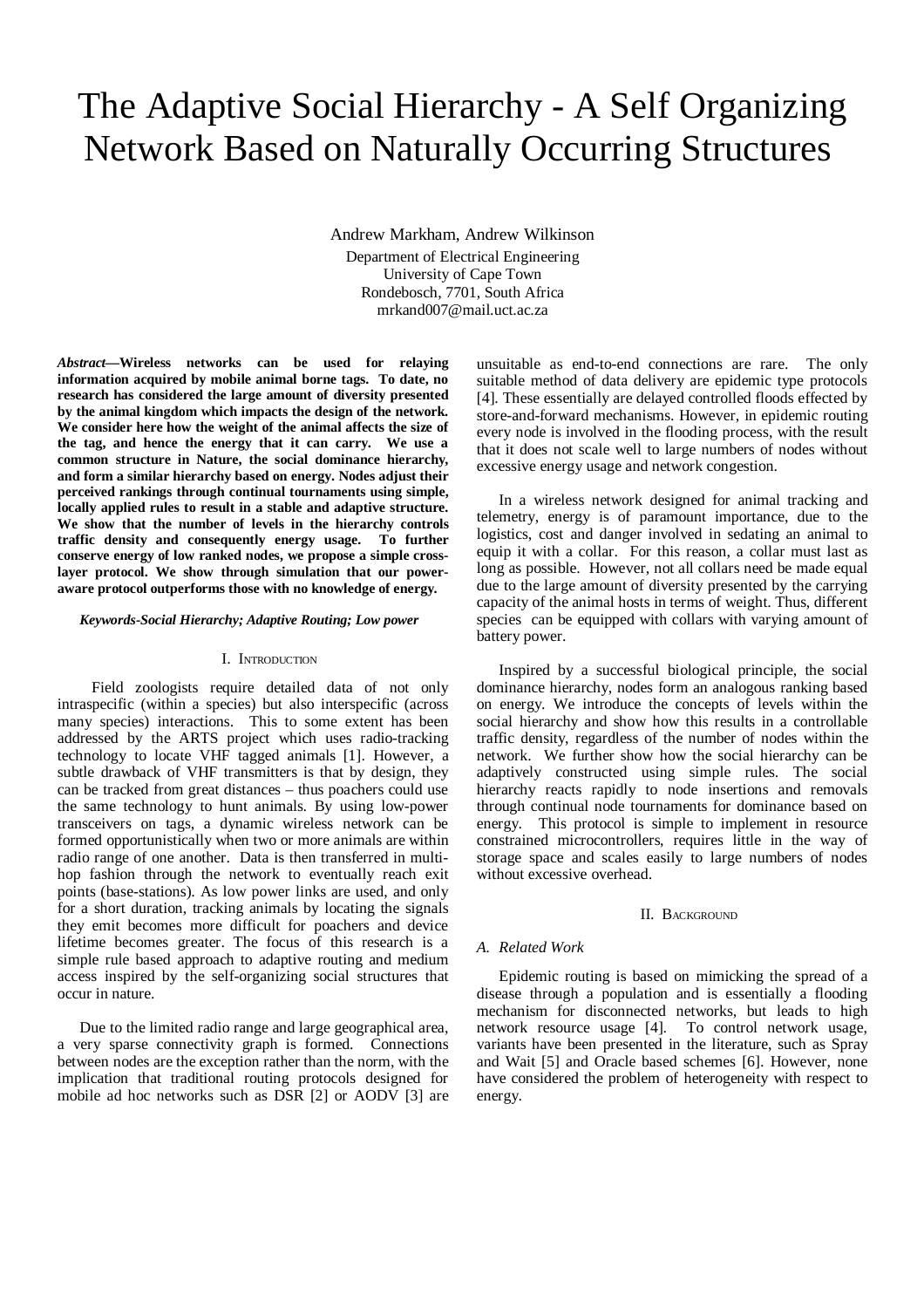ZebraNet provided the first comprehensive examination of the use of wireless sensor networks for animal tracking [7], [8]. GPS equipped collars were fitted on zebras and exchange information in an epidemic fashion. Their routing algorithm is very simple and leads to buffer overflow as every node in the network stores information from every other node. They only considered fitting the collars on a single type of animal. The Shared Wireless Infostation Model (SWIM) is a routing protocol that addresses some of the issues faced by the Epidemic routing protocol [9]. Their main contribution is in the form of 'anti-packets' – messages that prevent nodes from buffering data that has already been delivered to the basestation. However, like ZebraNet, they concern themselves with instrumenting a single species – whales. Sikka *et al.* present a wireless sensor network designed to monitor a typical farm environment [10]. They also do not consider using the capabilities of different animals to lead to a better performing network.

## *B. Naturally Occurring Social Hierarchies*

Social hierarchies naturally occur in a number of species and are typically motivated by differences in physical attributes such as size or weight. Some individuals can be regarded as being 'fitter' than others based upon a set of measurable characteristics. Anemones for example, form a hierarchy based upon size, in which larger anemones are more aggressive towards smaller anemones [11]. Crayfish form a social dominance structure based on length, in which the shorter crayfish defer to the largest, super-dominant individual [12]. Social hierarchies can also be found in fish (Malawi Cichlids [13] and salmon [14]); insects (ants [15], bees [16] and wasps [17]) and mammals (baboons [18] and coyotes [19]). Thus it can be seen that social hierarchies are a common organizational structure in a wide variety of organisms.

A linear social dominance hierarchy is characterized by a group that is led by the largest or fittest member – the superdominant or alpha individual. All other members of the group submit to this animal. The next in the hierarchy, the beta member is superior to all other members barring the alpha and so on. Thus, the weakest (omega) member in the pack will be subordinate to all other members. However, it must be noted that this is not a static structure, and the hierarchy adapts rapidly to changes. For example, if the alpha member becomes sick or injured, a fitter member will 'challenge' for the role of pack leader. Using these biological lessons, it can be seen how diversity in terms of fitness, however so perceived, leads to a unified, self-organizing structure. By applying these principles to the structure of a wireless network that is diverse over some attributes, a similar self-organizing hierarchy can be formed.

## *C. Node diversity introduced by host carrying capability*

Animals are different with respect to their bodyweight. The size of a package that can be affixed to an animal has to be carefully considered so as to not adversely affect the host creature. A typical guideline is that a tag's weight may not

exceed 5% of the body mass of the tagged animal [20]. Take for example the weight of a bull African Elephant which, when fully grown, can weigh 6 000 kg. In comparison, a small animal such as a Vervet monkey only weighs a few kilograms. Thus, for this rather restrictive example, there is a three order of magnitude difference in weight and correspondingly for the tag weight that each animal can carry. We argue that this difference should be exploited to the benefit of the operation of the network. In this way, the lightweight animals can use the capabilities of the heavyweight animals to result in a more efficient and longer lived network.

# III. A SOCIAL FITNESS HIERARCHY BASED UPON NODE **ENERGY**

As some nodes have more energy than other nodes by virtue of the weight of the host, a node's role within the network should be assigned according to the amount of energy it possesses relative to its peers. Hence a node with a large amount of energy should assume a high position in a social hierarchy, and conversely a node with a small amount of energy should have a low status.

Under the assumption that the generation of messages is constant across all nodes in the network (which is realistic as there is no reason why there should be more data from a larger animal than a smaller one), the only difference in their energy use is in the communication they undertake in the form of receiving and sending messages from and to their peers respectively. Clearly then a node with a high social standing (and hence a large amount of energy) should be more active in networking tasks such as routing and forwarding messages than a low ranked node. Furthermore, a node with a large amount of energy is less likely to expire than a low energy node before it can deliver its messages, and thus should be regarded as a more attractive carrier.

First we introduce some important concepts that are used to shape traffic density through the network. Nodes have a 'rank', which is a continuous variable over the range [0;1] which indicates their status in the hierarchy. The rank is then quantised to form N discrete 'levels'. We will show how these levels control network usage.

First though, we specify our routing rule:

## *If node(i) and node(j) meet where Level(j) > Level(i) then node(i) sends its buffered data to node(j)*

As mentioned above, the position of a node within the hierarchy dictates its energy usage. This will now be shown analytically. For simplicity, the case of nodes executing a random walk over a unit toroid is considered. Although this is not entirely realistic, it does provide guidelines for the distribution of traffic, and consequently energy, with nodal level.

Consider a node at the lowest level in the structure – from the routing rule, it is clear that it will not receive messages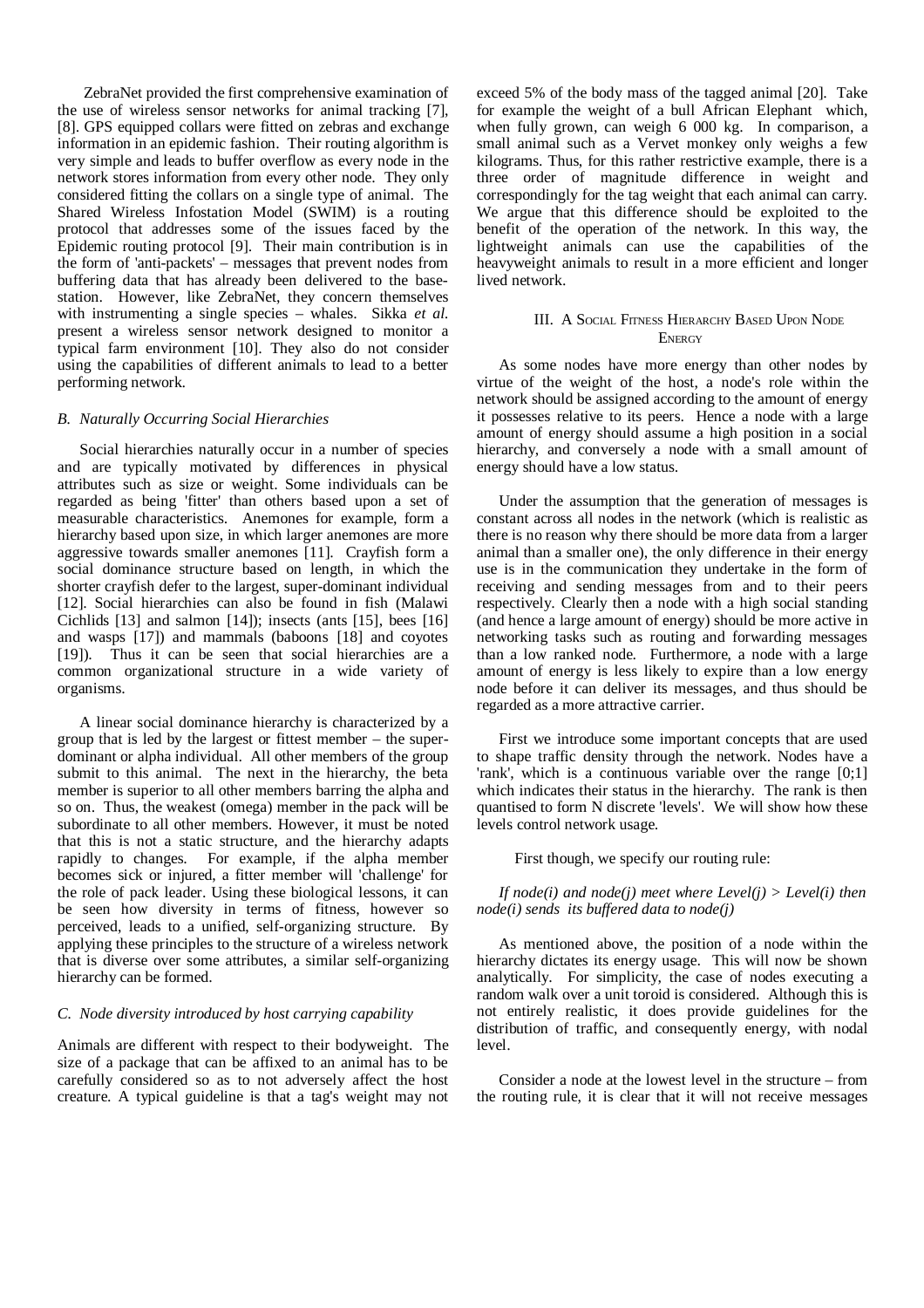from any other node in the network and it will transmit its generated messages to any higher rated node that it encounters. Thus if we define the rate of message generation to be  $\lambda$  messages per unit time and the traffic density at level k to be  $D_k$ , then the lowest level node will have traffic density  $D_1 = λ$ .

We define the base-station(s) to have a level of  $D_N$  as all traffic must eventually reach the exit point from the network. Now if there are N levels in the hierarchy, then the second level node will generate  $\lambda$  packets of its own, and also be responsible for forwarding a fraction of the first level's traffic. As nodes are executing a random walk, there will be an equal probability of meeting any higher ranked node. There are N-1 higher energy levels in the network than Level 1, and thus each will on average receive  $\lambda/(N - 1)$  messages from the lowest level node. Thus, the amount of traffic that a second level node is responsible for will be:

$$
D_2 = \lambda + \frac{\lambda}{N - 1} = \lambda \left( 1 + \frac{1}{N - 1} \right) \tag{1}
$$

In general, the traffic at level k can be expressed recursively as

$$
D_k = D_{k-1}(1 + \frac{1}{N - k + 1})
$$
\n(2)

which simplifies to

$$
D_k = \frac{\lambda N}{N - k + 1} \tag{3}
$$

Thus the traffic at each node grows in proportion to its level. The base-station will obviously receive all messages generated and hence will have a traffic density of λ*N*. This means that the majority of nodes will have very low traffic, but a few nodes will have a dramatically larger amount of traffic.

Clearly controlling the number of levels in the hierarchy (which does not need to be equal to the number of nodes in the network, as more than one node can occupy the same level in the hierarchy) affects the distribution of traffic, and hence, required node energy. For example, if there are 100 levels in the hierarchy, the highest rated non-base-station node will be have to transmit 50 times as much traffic (and hence have 50 times as much energy) as the lowest level node, whereas for an eight level structure, the highest level node will only have to transmit four times as much traffic as a low level node. Note that as long as there are equal numbers of nodes in each level of the hierarchy, the only parameter affecting traffic distribution is the number of levels, N. In this way, this protocol scales well to large numbers of nodes and traffic is predictable and controllable regardless of the number of nodes in the network. Thus, the number of levels can be chosen based on the level of diversity presented by the application.



Figure 1: Tournament outcomes based on node energy (E) and perceived rankings (R). Arrows indicate how the ranking of each node changes. If a node's perception of rank is correct, then its rank is reinforced either in a positive or negative direction. If a node's energy relative to its competitor contradicts its perception of rank, then it switches its rank with that of the competitor.

This provides a design guideline for equipping nodes with different capacity batteries.

#### IV. DYNAMICALLY DETERMINING STATUS IN HIERARCHY

A node's fitness can be statically set at design-time, but this will lead to a fixed hierarchy that might not actually reflect the true fitness levels of nodes. For example a highly ranked node could, as the result of a battery problem, only have a small amount of energy available. A means is needed of dynamically updating and adjusting the hierarchy much as occurs in a naturally occurring societal grouping. The hierarchy could be determined by each node periodically flooding the network with its current energy, but this does not scale well to large numbers of nodes. Instead we propose a novel method whereby nodes use locally acquired information to estimate their position in the hierarchy through a series of tournaments, in the same way animals engage in aggressive behavior in order to enforce dominance. This information is used to decide whether to stay at the current level or to move up or down the hierarchy.

 When a node is first placed in the network, it has zero knowledge about the energy of its peers – thus it does not know whether it is near the top of the energy hierarchy or whether it is a low energy node. It randomly chooses a rank between 0 and 1. When two nodes meet, they trade two pieces of information with one another - their measured energy (E), and their perceived rank (R) within the network. Based on the information the node receives from the other node, it determines whether this newly acquired information reinforces its perception of rank or whether this contradicts its belief. There are four outcomes from the tournament - two are reinforcing (either in a positive direction or a negative direction), and the other two deal with contradiction by switching ranks. The tournament 'rules' are shown in Fig. 1. If nodes have equal energy, then they exit the tournament without altering their rank. Each node is subject to the same tournament rules, and thus based on the other node's rank and energy, each node re-assesses its position without any further communication. The nodes quantize their rank in order to determine their level within the hierarchy.

The 'switching' mechanism of exchanging rank results in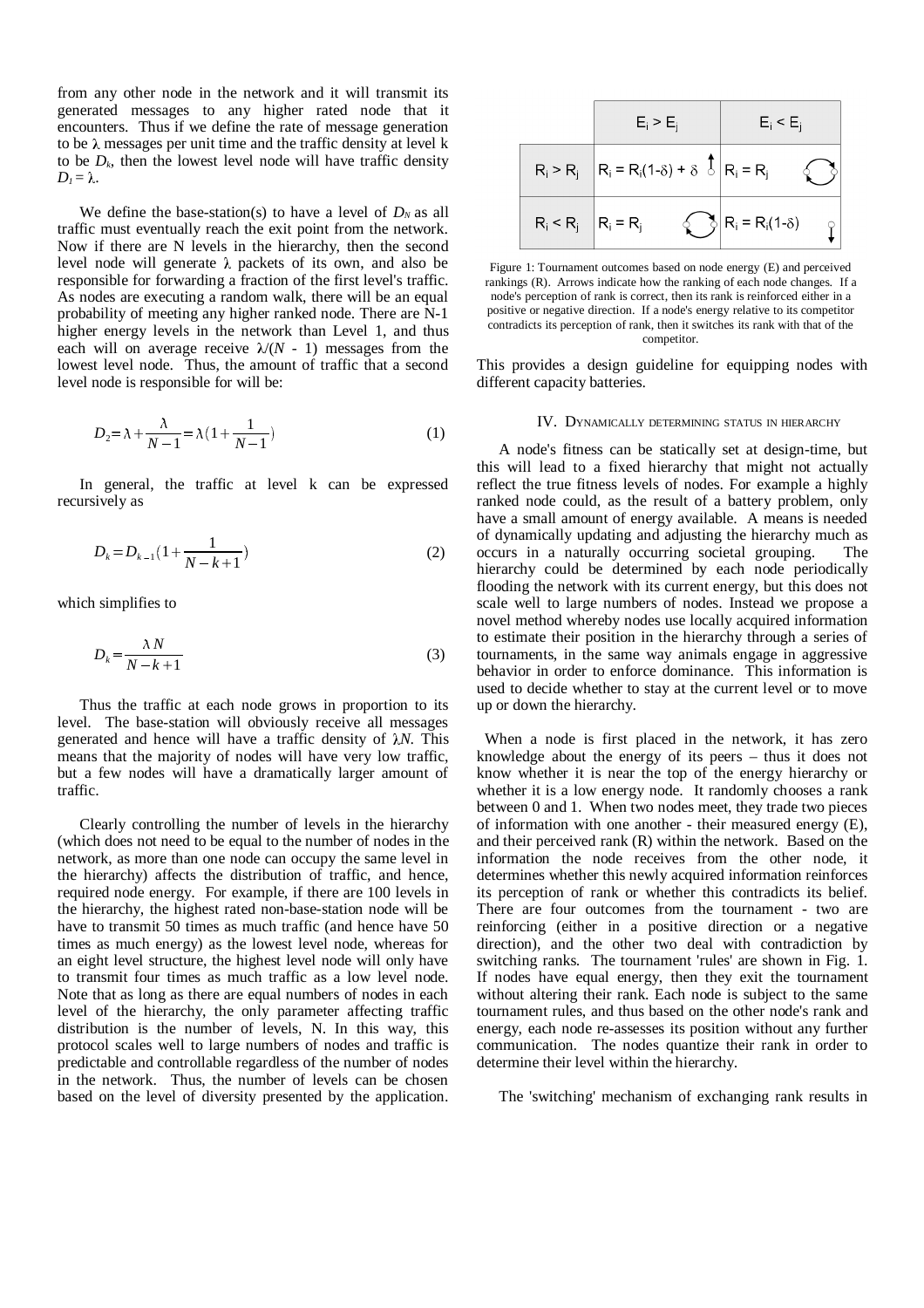

incorrectly ranked nodes rapidly moving through the hierarchy towards a more suitable rank. The double reinforcement strategy ensures that the hierarchy is constantly and dynamically restructured, with the alpha dominant node eventually ending up with a rank of 1 and the omega submissive node tending towards a rank of 0. The adaption parameter  $\delta$  ( $0 \leq \delta \leq 1$ ) controls how dynamic the social hierarchy is. If  $\delta$  is chosen too large, nodes migrate between levels too rapidly, leading to a relatively unstable social hierarchy. However, if  $\delta$  is too small, the only ranks available to the nodes will be those chosen at random upon node entry into the network.

Fig. 2 demonstrates how nodes change their rank based on meetings. For each iteration, a random pair of nodes meet and exchange energy and rank information and execute the tournament rules specified in Fig. 1. It can be seen that in the beginning, nodes rapidly alter position in the hierarchy from their randomly chosen ranks. However, once the relative ranking is correct, changes to rank occur much more slowly, implying the hierarchy is stable.

## V. RESULTS

The performance of this scheme is assessed with respect to two multi-copy routing schemes - epidemic routing [4] and the Spray and Wait [5] protocol and a single-copy greedy randomized protocol with probability of handover of 1. The simulation environment is a square of side 10 km, radio range is circular of 500 m and nodes move according to the random waypoint mobility model with a non-zero minimum speed (after [21]) and maximum speed of 5m/s. Nodes randomly generate information with a Poisson rate of 1 packet every 100 seconds. We assume that transmission of a single packet consumes 1 unit of energy, and the overhead of communicating rank and energy for our protocol uses 0.05 units of energy. Nodes are assigned energies in proportion to the traffic densities calculated using Eq. (3) - the lowest level nodes have an energy of 1 000 units and the highest level nodes have an energy of 10 000 units. We use a 10 level network in this simulation.

The results from the simulation are shown in Fig. 3 demonstrating the mean time to first node expiry. As expected, epidemic routing performs the worst, exhausting nodes rapidly through excessive traffic usage. Spray and Wait



Figure 3: Mean time to first node expiry for the various protocols  $(ASH =$ Adaptive Social Hierarchy)

achieves a reasonable performance through controlling the number of packets transmitted by the scheme and is better than the randomized handover algorithm. However, the power of our protocol is clear - by making the protocol energy aware, low energy nodes participate less in network activity, resulting in a greater overall lifetime. Two different values of the adaption parameter,  $\delta$ , are used. The value of  $\delta = 0.1$  leads to more rapid node exhaustion as the social hierarchy is less stable than  $\delta = 0.01$  resulting in nodes being incorrectly ranked.

## VI. CROSS LAYER PROTOCOL

Our scheme lends itself well to a so-called cross-layer routing protocol – one which uses the same information at multiple levels within the protocol stack. These are generally treated with caution, as they can lead to unintended feedback cycles [22]. However, ours is extremely simple and arises from the fact that information only flows *up* the hierarchy. Thus, if medium access is controlled according to hierarchical level, we can further conserve energy of the low energy nodes. This is because they will not have to compete with higher ranked nodes for access to the medium.

A diagram of the slotted access scheme for a 5 level hierarchy is shown in Fig. 4. There are 4 active slots in each epoch, which are separated by an Inter-Epoch Slot (IES) where all the nodes are asleep. The level  $5$  node is a basestation and thus will spend all of the active slots awake and listening for transmissions from low level nodes. It can be seen that while this scheme leads to greater energy consumption for highly rated nodes, low level nodes get preferential access to the medium, thus boosting their lifetime. As levels in the hierarchy are not statically assigned, if a node assumes a role that depletes its energy rapidly relative to its peers, its relative fitness will decrease and it will descend the hierarchy. In doing so, it will consume less energy. Thus a form of local negative feedback is created by this action.

#### VII. FUTURE DIRECTIONS

The routing protocol here mainly concentrates on a sole element of diversity between nodes, namely energy. However, the Animal Kingdom is a rich source of diversity with many facets. We are currently investigating a more advanced hierarchy which exploits correlations in time and